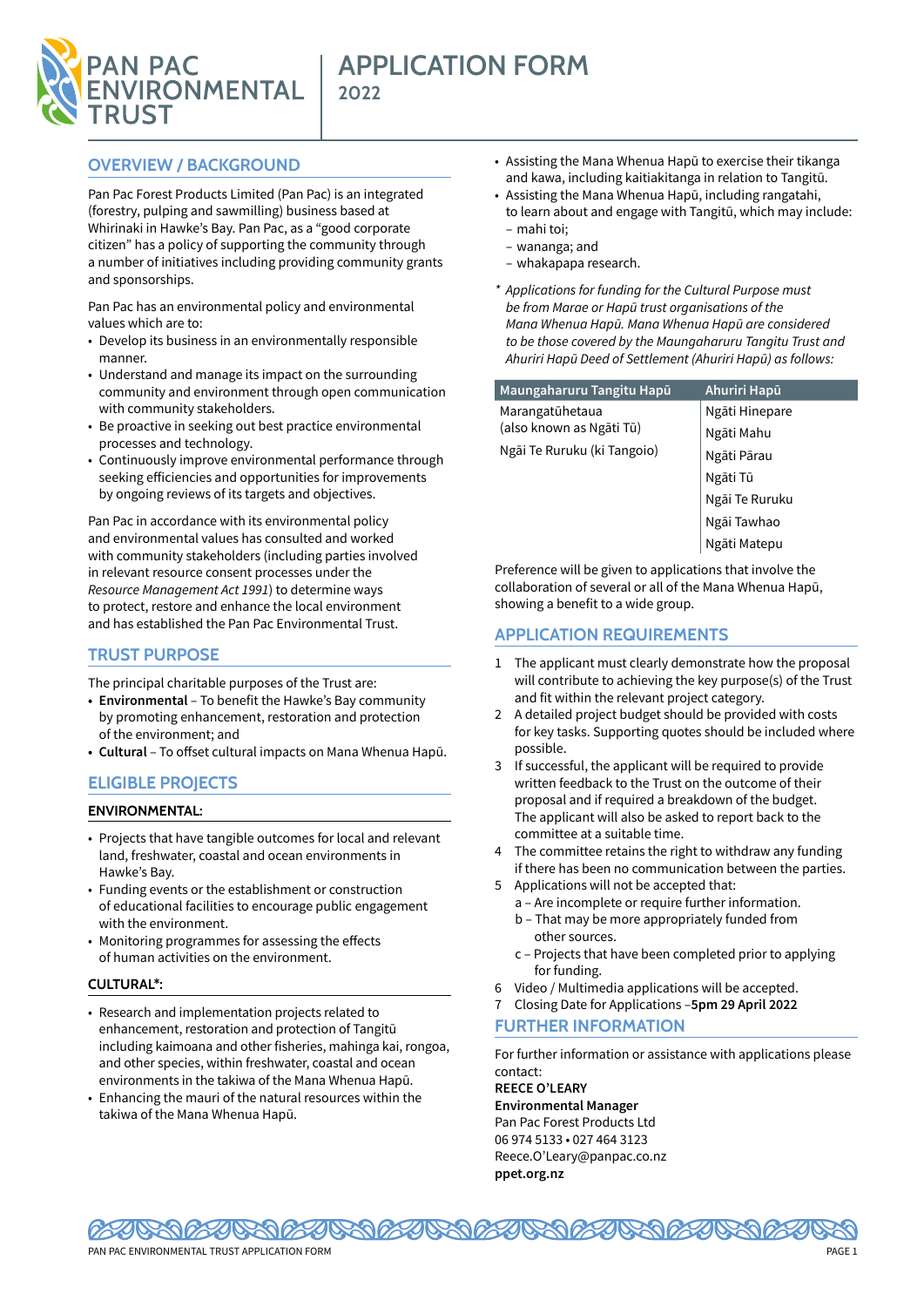### **CONTACT DETAILS**

| Applicant / Organisation Name |  |
|-------------------------------|--|
| <b>Contact Person</b>         |  |
| Address                       |  |
| Phone                         |  |
| Email                         |  |

# **PROPOSAL DETAILS**

| Project Name                                                                                                                                                                         |                                                                                                                                                                                                                                                                                                                                                                                       |                                                                                                                                                                                                                                                                                                                                                                                                                                                                                                                                                                                                                                                                                                                        |
|--------------------------------------------------------------------------------------------------------------------------------------------------------------------------------------|---------------------------------------------------------------------------------------------------------------------------------------------------------------------------------------------------------------------------------------------------------------------------------------------------------------------------------------------------------------------------------------|------------------------------------------------------------------------------------------------------------------------------------------------------------------------------------------------------------------------------------------------------------------------------------------------------------------------------------------------------------------------------------------------------------------------------------------------------------------------------------------------------------------------------------------------------------------------------------------------------------------------------------------------------------------------------------------------------------------------|
| Project Location                                                                                                                                                                     |                                                                                                                                                                                                                                                                                                                                                                                       |                                                                                                                                                                                                                                                                                                                                                                                                                                                                                                                                                                                                                                                                                                                        |
| (Please attached a map of the area if relevant.)                                                                                                                                     |                                                                                                                                                                                                                                                                                                                                                                                       |                                                                                                                                                                                                                                                                                                                                                                                                                                                                                                                                                                                                                                                                                                                        |
| Project Purpose (Please select one)                                                                                                                                                  | Environmental                                                                                                                                                                                                                                                                                                                                                                         | Cultural                                                                                                                                                                                                                                                                                                                                                                                                                                                                                                                                                                                                                                                                                                               |
| <b>Project Category</b><br>Please select relevant category. If more than one<br>category applies, evidence must be provided<br>identifying how the project aligns with each category | Projects that have tangible outcomes<br>for local and relevant land, freshwater,<br>coastal and ocean environments in<br>Hawke's Bay.<br>Funding events or the establishment or<br>construction of educational facilities to<br>encourage public engagement with the<br>environment.<br>Monitoring programmes for assessing<br>the effects of human activities on the<br>environment. | Research and implementation projects<br>related to enhancement, restoration<br>and protection of Tangitū including<br>kaimoana and other fisheries, mahinga<br>kai, rongoa, and other species,<br>within freshwater, coastal and ocean<br>environments in the takiwa of the<br>Mana Whenua Hapū.<br>Enhancing the mauri of the natural<br>resources within the takiwa of the<br>Mana Whenua Hapū.<br>Assisting the Mana Whenua Hapū<br>to exercise their tikanga and kawa,<br>including kaitiakitanga in relation<br>to Tangitū.<br>Assisting the Mana Whenua Hapū,<br>including rangatahi, to learn about<br>and engage with Tangitū, which<br>may include:<br>• mahi toi;<br>• wananga; and<br>• whakapapa research. |
| For Cultural Purposes - Describe to<br>Mana Whenua Hapū                                                                                                                              |                                                                                                                                                                                                                                                                                                                                                                                       |                                                                                                                                                                                                                                                                                                                                                                                                                                                                                                                                                                                                                                                                                                                        |
| For Cultural Purposes - Describe how<br>many Mana Whenua Hapū will be<br>involved in, and benefit from the project.                                                                  |                                                                                                                                                                                                                                                                                                                                                                                       |                                                                                                                                                                                                                                                                                                                                                                                                                                                                                                                                                                                                                                                                                                                        |
| Describe how your proposal aligns with<br>the environmental or cultural purposes<br>of the Trust.                                                                                    |                                                                                                                                                                                                                                                                                                                                                                                       |                                                                                                                                                                                                                                                                                                                                                                                                                                                                                                                                                                                                                                                                                                                        |

**120**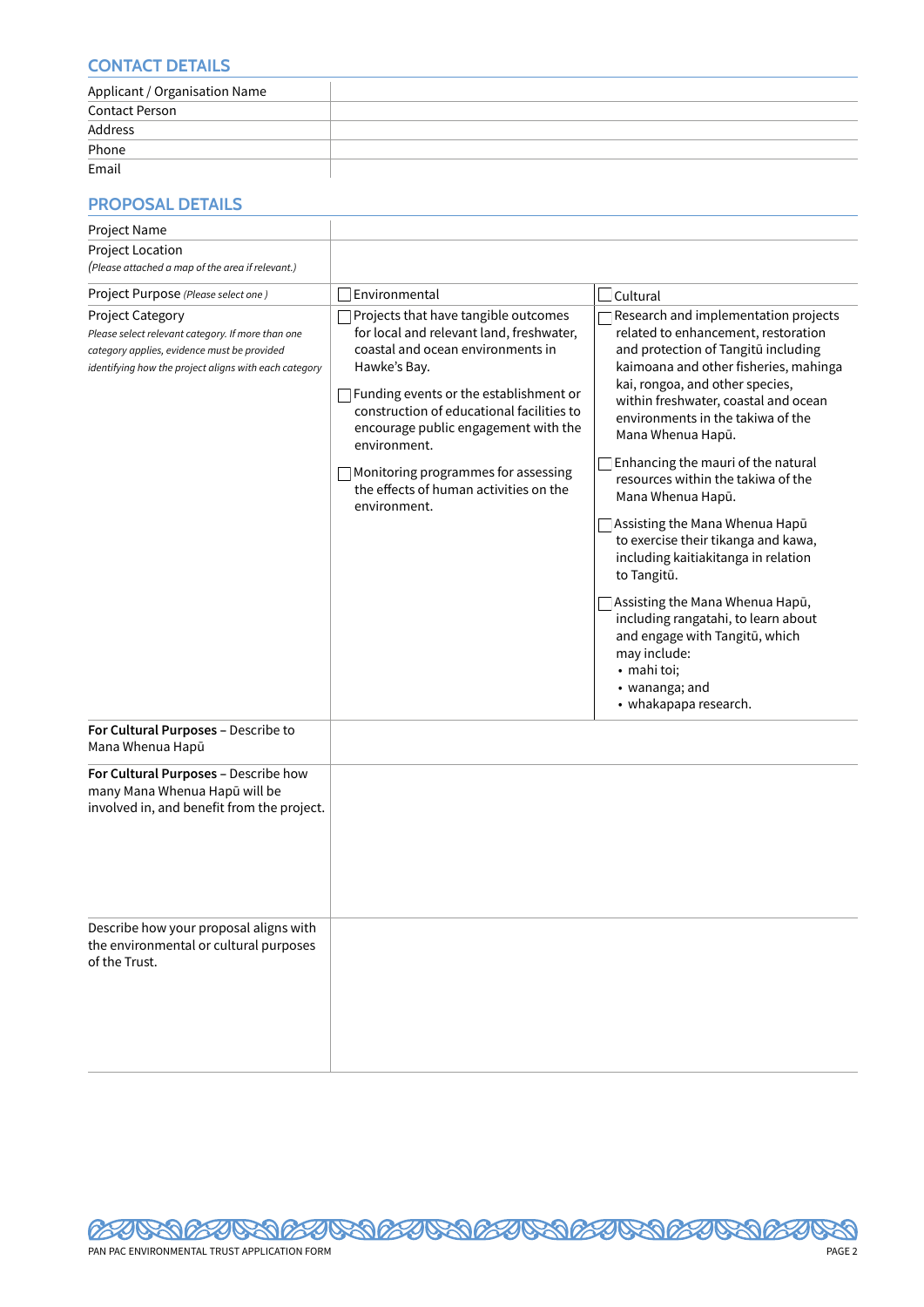| Describe how your proposal aligns<br>with the relevant project category.                                                                                                                                                                                              |  |
|-----------------------------------------------------------------------------------------------------------------------------------------------------------------------------------------------------------------------------------------------------------------------|--|
| If more than one category applies,<br>please describe how the project aligns<br>with each category.                                                                                                                                                                   |  |
| Is this a new project or a continuation<br>of an existing project?                                                                                                                                                                                                    |  |
| Provide evidence / examples of the<br>delivery of similar projects.                                                                                                                                                                                                   |  |
| Describe how the outcomes of the<br>project will be maintained for the benefit<br>of future generations.                                                                                                                                                              |  |
| Describe how the outcomes of the<br>project will communicated to a wider<br>or diverse audience.                                                                                                                                                                      |  |
| Has funding been obtained for the<br>project from any other organisation<br>or have other applications been made<br>for funding?                                                                                                                                      |  |
| Please provide details of other funding<br>or applications and the key tasks or items<br>that this funding would be used for.                                                                                                                                         |  |
| Are there any goods and services or<br>agreements that need to be confirmed<br>and / or procured before the project can<br>proceed? (e.g., land access, equipment<br>supply, resource consents, building<br>consents).<br>Are there any risks to the project if these |  |
| cannot be secured?<br>(Please attach any additional information about the                                                                                                                                                                                             |  |
| project or further information to respond to the above<br>application questions.)                                                                                                                                                                                     |  |